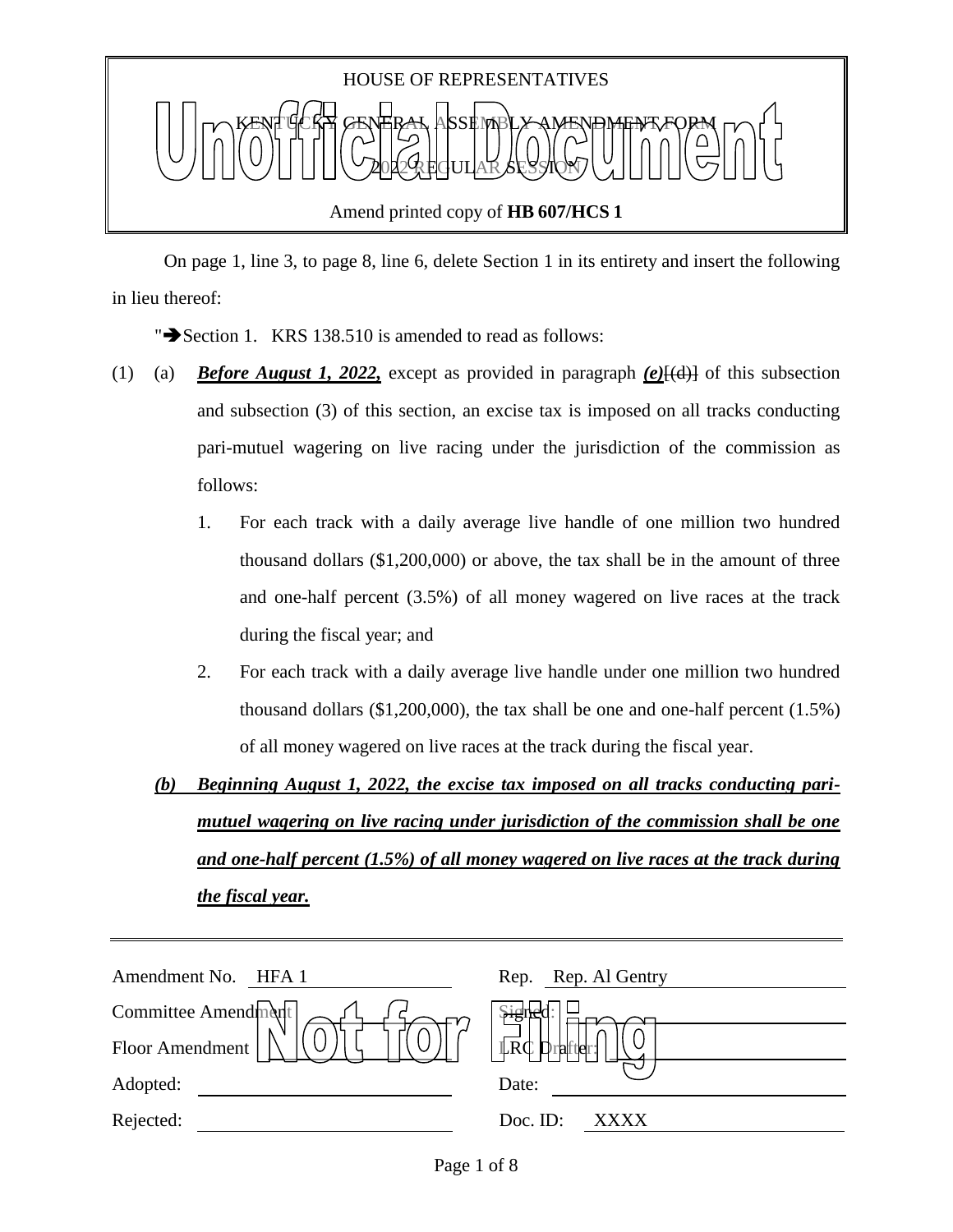

- *(c) 1.*[(b)] [Beginning on April 1, 2014, ]An excise tax is imposed on all tracks conducting pari-mutuel wagering on historical horse races under the jurisdiction of the commission at a rate of one and one-half percent (1.5%) of all money wagered on historical horse races at the track during the fiscal year.
	- *2. Beginning August 1, 2023, but prior to August 1, 2024, a surtax is imposed on all tracks conducting pari-mutuel wagering on historical horse races under the jurisdiction of the commission at a rate of two-tenths of one percent (0.2%) of all money wagered on historical horse races at the track during the fiscal year.*
	- *3. Beginning on August 1, 2024, a surtax is imposed on all tracks conducting pari-mutuel wagering on historical horse races under the jurisdiction of the commission at a rate of four-tenths of one percent (0.4%) of all money wagered on historical horse races at the track during the fiscal year.*
	- *4. The surtaxes imposed under subparagraphs 2. and 3. of this paragraph shall be deposited in the local government assistance fund established in Section 23 of this Act.*
- *(d)*[(e)] Money shall be deducted from the tax paid under paragraphs (a)<sub>1</sub> [ and ] (b), and *(c)* of this subsection and deposited as follows:
	- 1. *a. Before August 1, 2022,* an amount equal to three-quarters of one percent (0.75%) of all money wagered on live races and historical horse races at the track for Thoroughbred racing shall be deposited in the Thoroughbred development fund established in KRS 230.400; *and*
		- *b. Beginning August 1, 2022, an amount equal to three-fourths of one percent (0.75%) of all money wagered on live races and historical horse races at the track for Thoroughbred racing shall be deposited in the*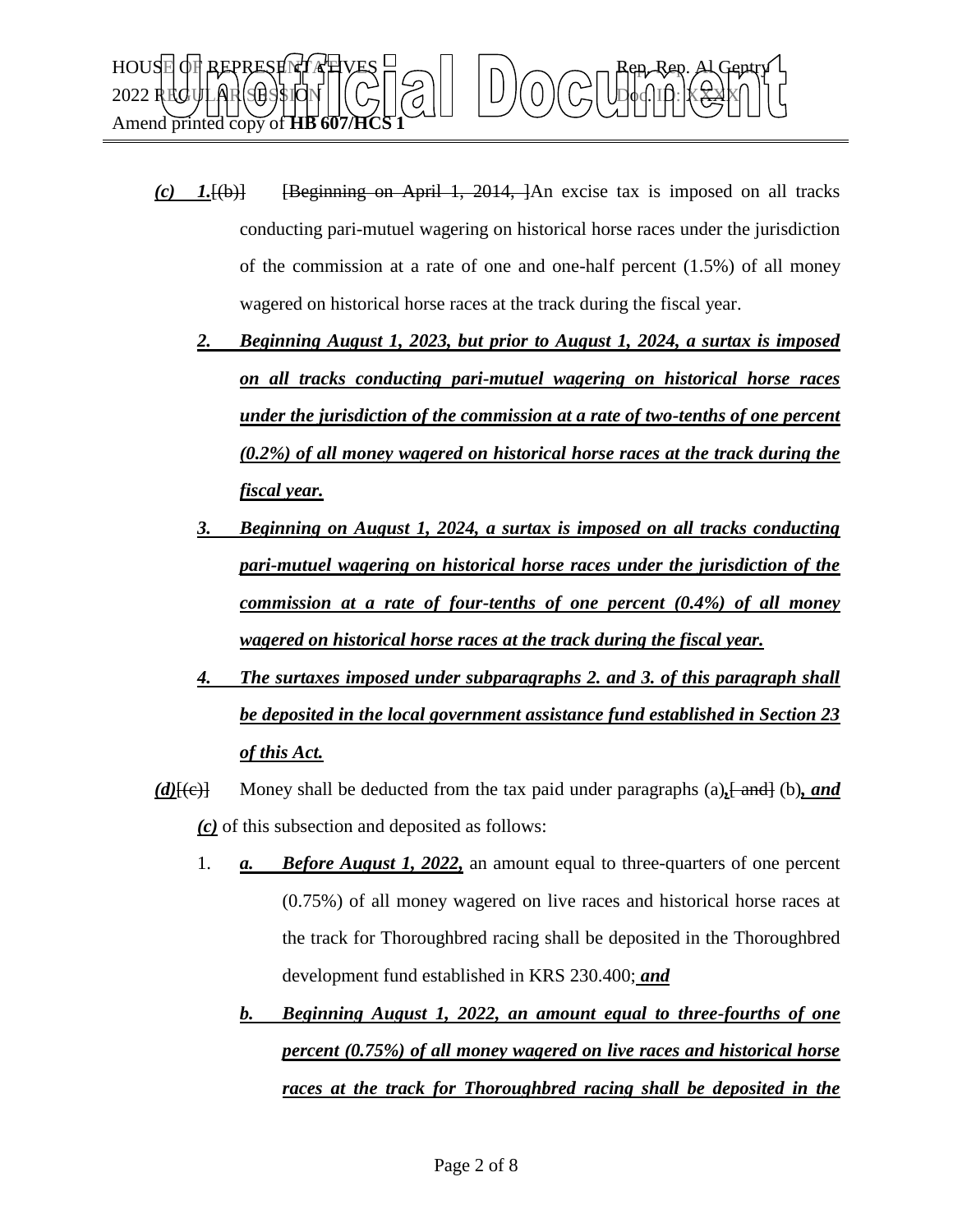

*Thoroughbred development fund established in KRS 230.400 until fifty million dollars (\$50,000,000) has been deposited during a fiscal year, at which point the amount deposited in the fund shall decrease to fourtenths of one percent (0.4%) of all money wagered on live and historical horse races at the track for Thoroughbred racing;*

- 2. *a.* An amount equal to one percent (1%) of all money wagered on live races and historical horse races at the track for harness racing shall be deposited in the Kentucky standardbred development fund established in KRS 230.770; *and*
	- *b. An amount equal to three-fourths of one percent (0.75%) of all money wagered on historical horse races at the track for harness racing shall be divided equally with:*
		- *i. One-half (1/2) being deposited into the Thoroughbred development fund established in KRS 230.400; and*
		- *ii. One half (1/2) being deposited into the standardbred development fund established in KRS 230.770;*
- 3. An amount equal to one percent (1%) of all money wagered on live races and historical horse races at the track for quarter horse, paint horse, Appaloosa, and Arabian horse racing shall be deposited in the Kentucky quarter horse, paint horse, Appaloosa, and Arabian development fund established by KRS 230.445;
- 4. *a.* An amount equal to two-tenths of one percent (0.2%) of all money wagered on live races and historical horse races at the track shall be deposited in the equine industry program trust and revolving fund established by KRS 230.550 to support the *equine programs*[Equine Industry Program] at the University of Louisville*, University of Kentucky,*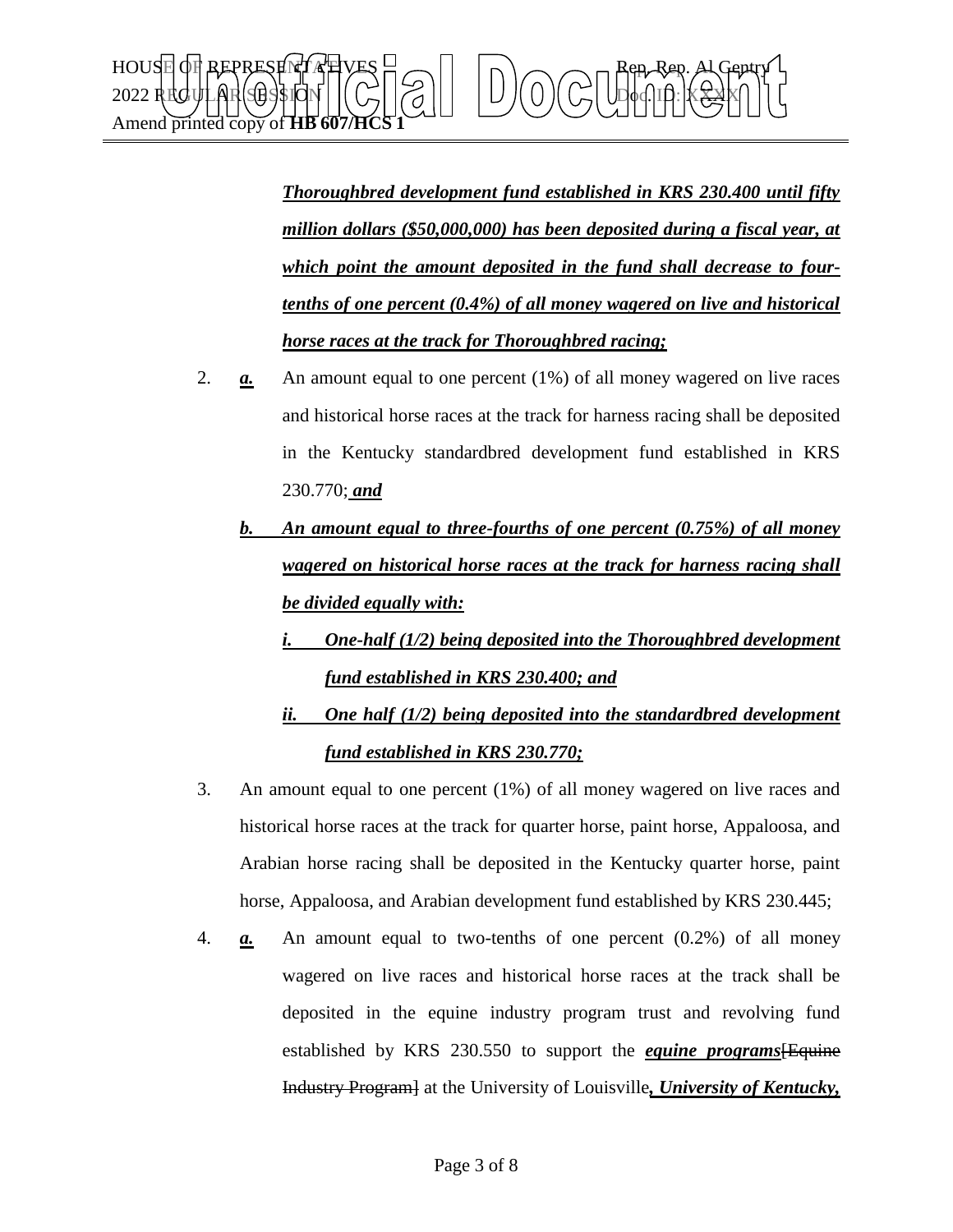

*and the Kentucky Community and Technical College System as*  follows: [, except that the amount deposited from money wagered on historical horse races in any fiscal year shall not exceed.

- *i. During a fiscal year, the first eight*  $\frac{1}{15}$  hundred fifty thousand dollars *(\$850,000) shall support the equine industry program at the University of Louisville*<sup>[(\$650,000)];</sup>
- *ii. When the amount deposited in the equine industry program trust and revolving fund reaches eight hundred fifty thousand dollars (\$850,000), the next four hundred thousand dollars (\$400,000) shall support the equine industry program at the University of Kentucky; and*
- *iii. When the amount deposited in the equine industry program trust and revolving fund reaches one million two hundred fifty thousand dollars (\$1,250,000), the next two hundred fifty thousand dollars (\$250,000) shall support the equine industry program at the Kentucky Community and Technical College System; and*
- *b. After the distributions in subdivision a. of this subparagraph are made, all remaining moneys shall be deposited in the general fund;*
- 5. a. An amount equal to one-tenth of one percent (0.1%) of all money wagered on live races and historical horse races at the track shall be deposited in a trust and revolving fund to be used for the construction, expansion, or renovation of facilities or the purchase of equipment for equine programs at state universities, except that the amount deposited from money wagered on historical horse races in any fiscal year shall not exceed three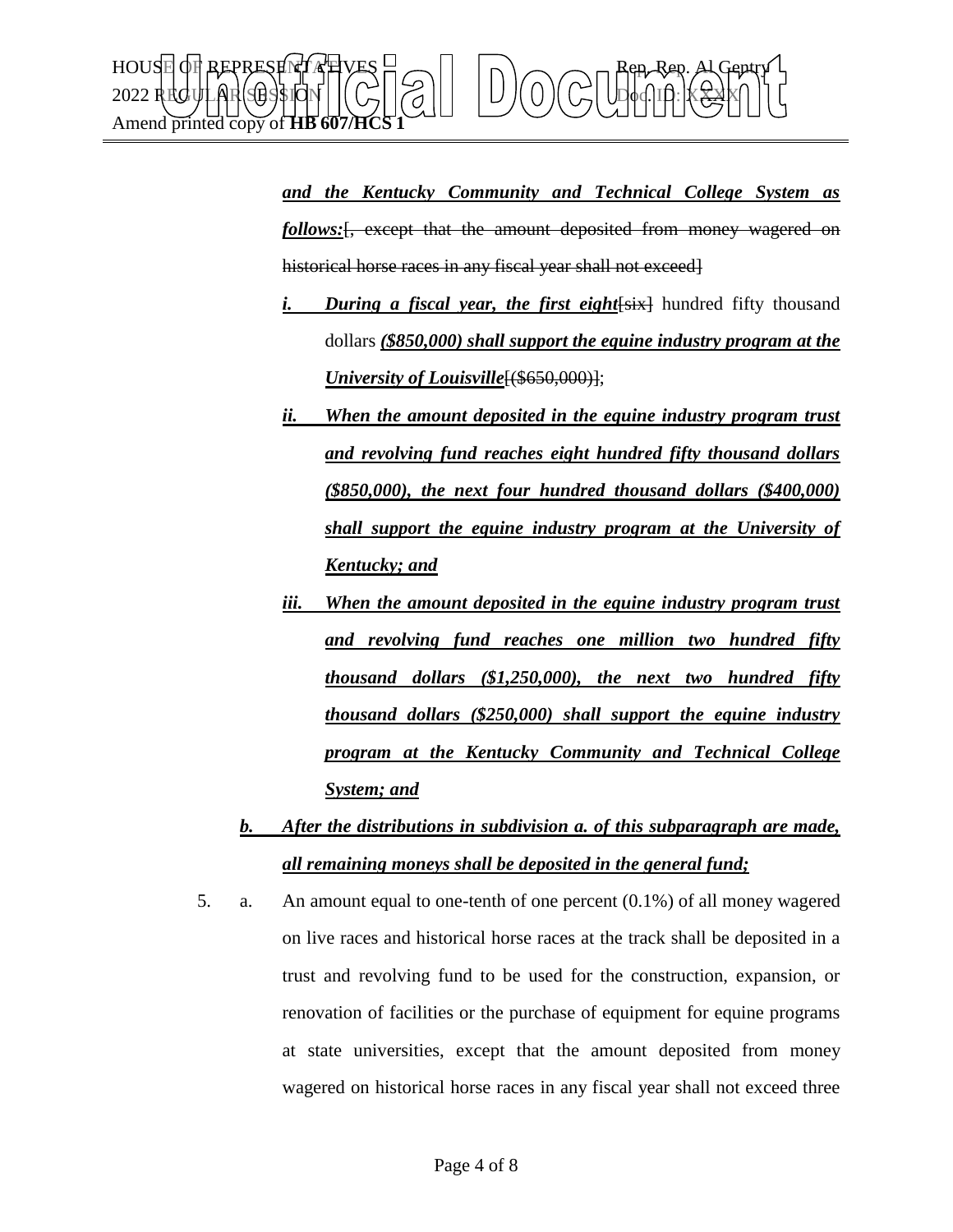

hundred twenty thousand dollars (\$320,000).

- b. These funds shall not be used for salaries or for operating funds for teaching, research, or administration. Funds allocated under this subparagraph shall not replace other funds for capital purposes or operation of equine programs at state universities.
- c. The Kentucky Council on Postsecondary Education shall serve as the administrative agent and shall establish an advisory committee of interested parties, including all universities with established equine programs, to evaluate proposals and make recommendations for the awarding of funds.
- d. The Kentucky Council on Postsecondary Education may promulgate administrative regulations to establish procedures for administering the program and criteria for evaluating and awarding grants; and
- 6. An amount equal to one-tenth of one percent (0.1%) of all money wagered on live races and historical horse races shall be distributed to the commission to support equine drug testing as provided in KRS 230.265(3), except that the amount deposited from money wagered on historical horse races in any fiscal year shall not exceed three hundred twenty thousand dollars (\$320,000).
- *(e)*[(d)] The excise tax imposed by *paragraphs*[paragraph] (a) *and (b)* of this subsection shall not apply to pari-mutuel wagering on live harness racing at a county fair.
- [(e) The excise tax imposed by paragraph (a) of this subsection, and the distributions provided for in paragraph (c) of this subsection, shall apply to money wagered on historical horse races beginning September 1, 2011, through March 31, 2014, and historical horse races shall be considered live racing for purposes of determining the daily average live handle. Beginning April 1, 2014, the tax imposed by paragraph (b)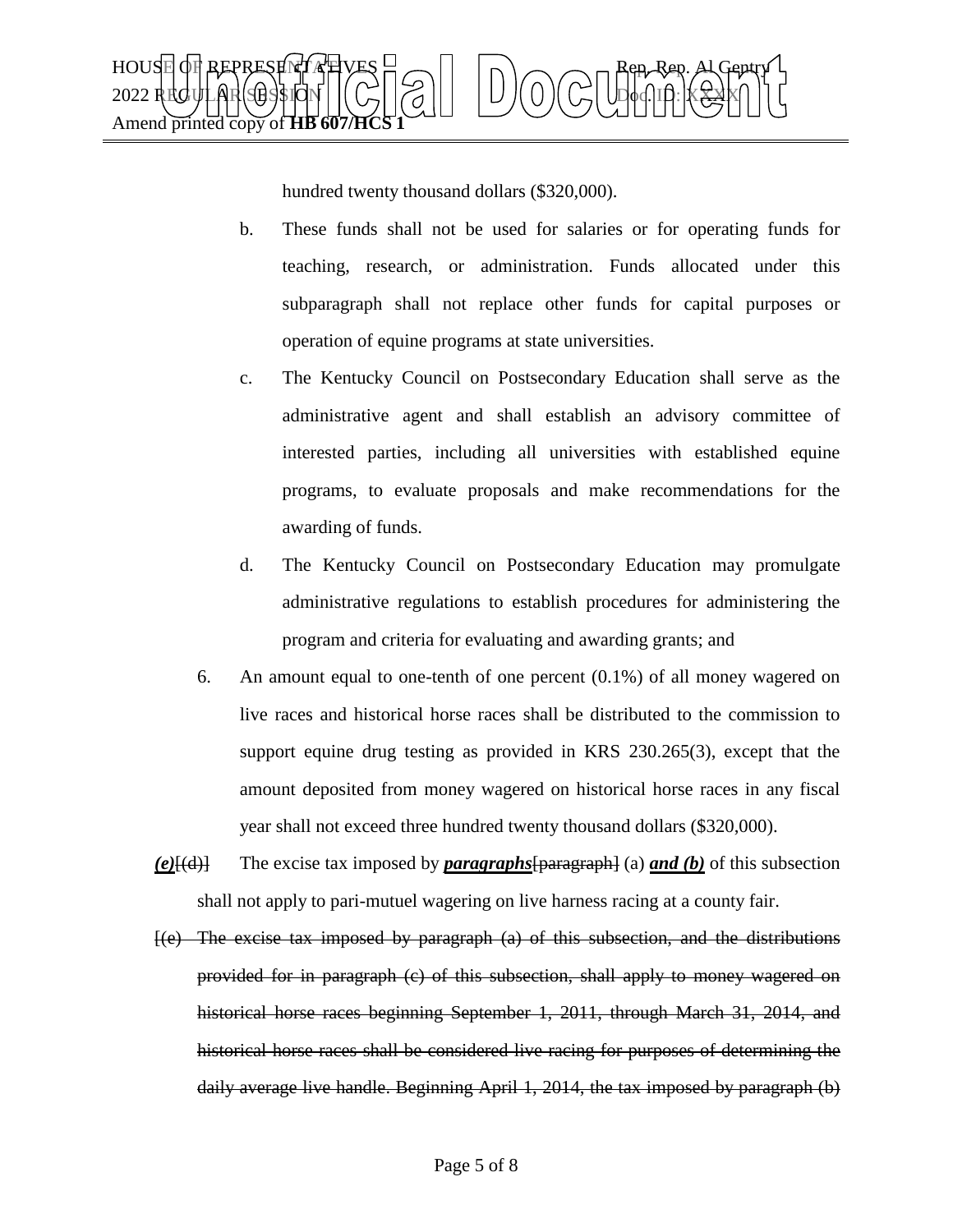

of this subsection shall apply to money wagered on historical horse races.]

- (2) (a) Except as provided in paragraph (c) of this subsection, an excise tax is imposed on:
	- 1. All tracks conducting telephone account wagering;
	- 2. All tracks participating as receiving tracks in intertrack wagering under the jurisdiction of the commission; and
	- 3. All tracks participating as receiving tracks displaying simulcasts and conducting interstate wagering thereon.
	- (b) *1. Before August 1, 2022,* the tax shall be three percent (3%) of all money wagered on races as provided in paragraph (a) of this subsection during the fiscal year.

## *2. Beginning August 1, 2022, the tax shall be one and one-half percent (1.5%) of all money wagered on races as provided in paragraph (a) of this subsection during the fiscal year.*

- (c) A noncontiguous track facility approved by the commission on or after January 1, 1999, shall be exempt from the tax imposed under this subsection, if the facility is established and operated by a licensed track which has a total annual handle on live racing of two hundred fifty thousand dollars (\$250,000) or less. The amount of money exempted under this paragraph shall be retained by the noncontiguous track facility, KRS 230.3771 and 230.378 notwithstanding.
- (d) Money shall be deducted from the tax paid under paragraphs (a) and (b) of this subsection as follows:
	- 1. An amount equal to two percent (2%) of the amount wagered shall be deposited as follows:
		- a. In the Thoroughbred development fund established in KRS 230.400 if the host track is conducting a Thoroughbred race meeting or the interstate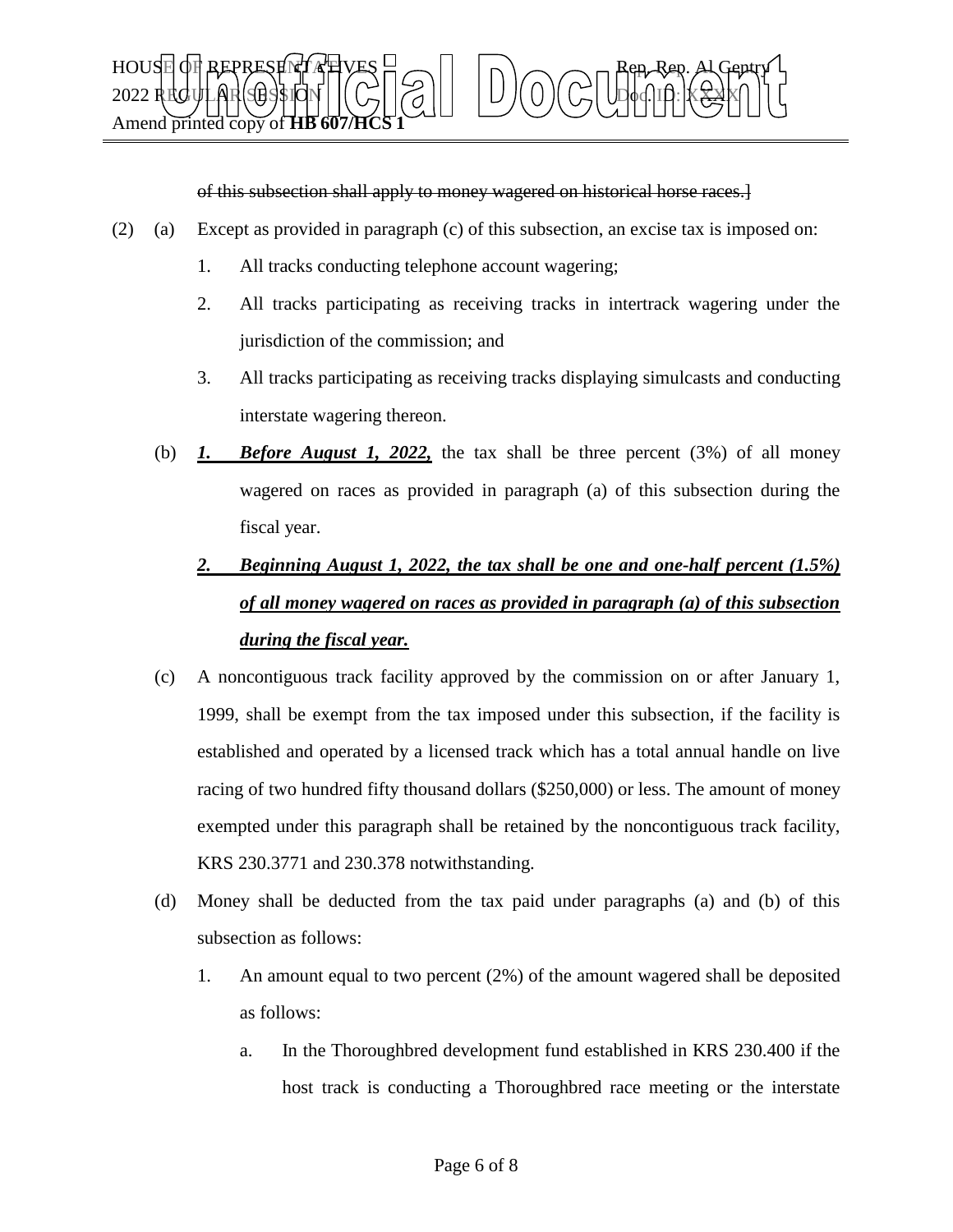

wagering is conducted on a Thoroughbred race meeting;

- b. In the Kentucky standardbred development fund established in KRS 230.770, if the host track is conducting a harness race meeting or the interstate wagering is conducted on a harness race meeting; or
- c. In the Kentucky quarter horse, paint horse, Appaloosa, and Arabian development fund established by KRS 230.445, if the host track is conducting a quarter horse, paint horse, Appaloosa, or Arabian horse race meeting or the interstate wagering is conducted on a quarter horse, paint horse, Appaloosa, or Arabian horse race meeting;
- 2. An amount equal to one-twentieth of one percent (0.05%) of the amount wagered shall be allocated to the equine industry program trust and revolving fund established by KRS 230.550 to be used to support the Equine Industry Program at the University of Louisville;
- 3. An amount equal to one-tenth of one percent (0.1%) of the amount wagered shall be deposited in a trust and revolving fund to be used for the construction, expansion, or renovation of facilities or the purchase of equipment for equine programs at state universities, as detailed in subsection  $(1)(d)$ [ $(e)$ ]5. of this section; and
- 4. An amount equal to one-tenth of one percent (0.1%) of the amount wagered shall be distributed to the commission to support equine drug testing as provided in KRS 230.265(3).
- (3) If a host track in this state is the location for the conduct of a two (2) day international horse racing event that distributes in excess of a total of twenty million dollars (\$20,000,000) in purses and awards:
	- (a) The excise tax imposed by subsection (1)(a) *and (b)* of this section shall not apply to